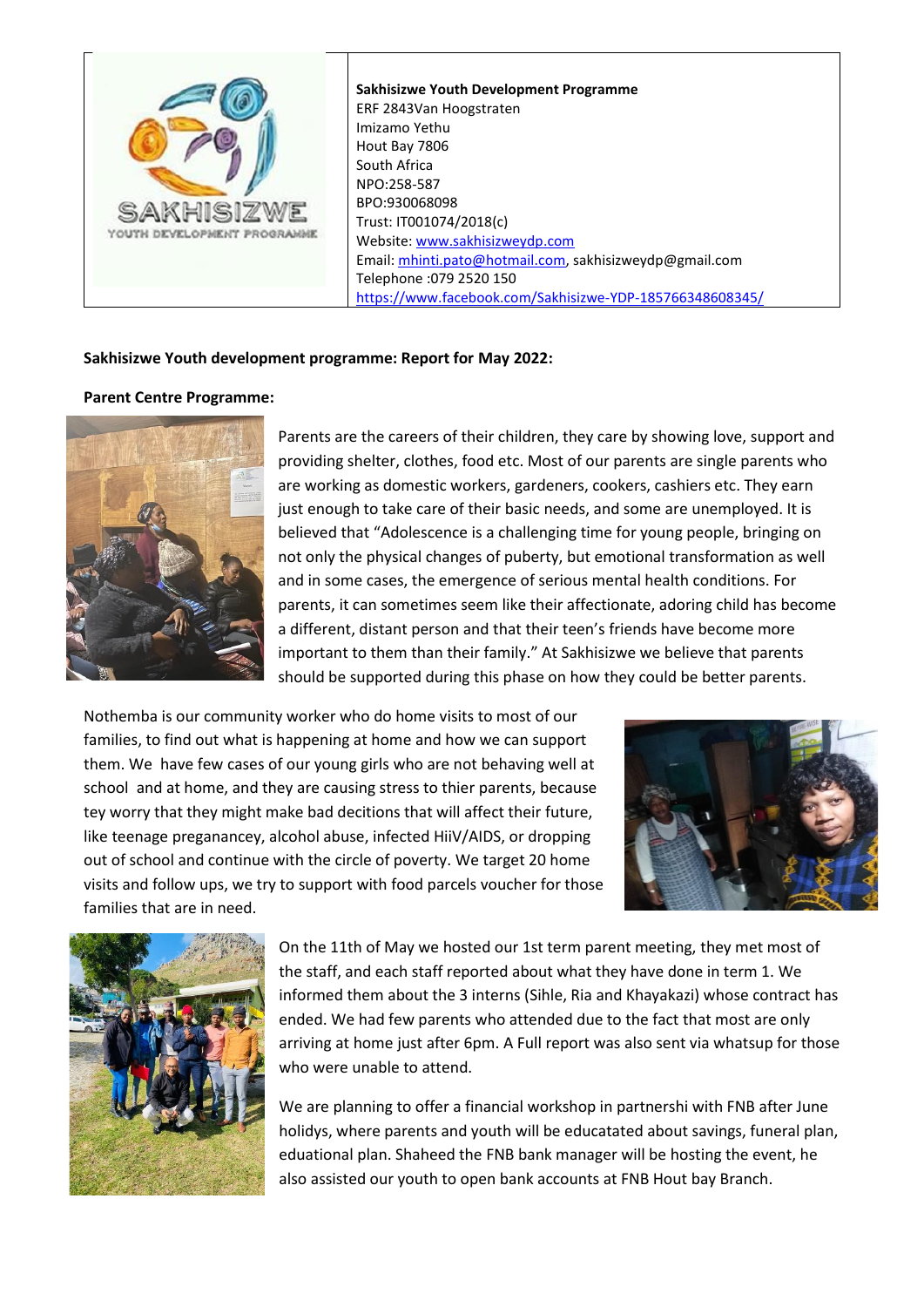## **Staff development:**

On our staff meeting, we celebrated birthdays (Lumka, Ricky, Khayakazi and Mmeli), graduation and farewell party for our interns. We issued certificates of service and gift vouchers to appreciate their time, we will surely miss them as they were amazing to our youth. Sihle Popo will continue assisting on our Explore your creativity program as before the internship. Khayakazi is studying at Unisa while Ria is improving her grade 12 results. We will continue supporting them and they are still part of our mentorship program. We also issued our accredited certificates to 6 of our staff. It is such an honor to be able to upskill our staff. We would like them to get more opportunities as facilitators/tour guide to earn more income and not depending on Sakhisizwe YDP. Ricky had an opportunity to facilitate a training for young boys (18-25) at Chrysalis Academy in Tokai one of our partners.



### **Mentorship Program: (18-25 years)**



A Month's entrepreneurship training ended in April in partnership with LEAP which was of great benefits for our unemployed youth, some hope to start their small Social entrepreneurship businesses and we assisting them to open bank accounts, , learnership and varsity for those who would like to study further next year. The topic for our mentorship sessions this month was about work ethics, and they look at 10 working traits: Appearance, attendance, attitude, character, communication, cooperation, organizational skills, productivity, respect, and teamwork. We believe that it is important for our young people to present themselves well in their workplace or varsity as this will be a foundation to build for their future. Our mentors will be going on a mini camp to Mojo hotel on the  $2^{nd}$  of July, to celebrate youth month.

#### **Explore your creativity:**

Our studio program is not fully active until all our volunteers and facilitators apply police clearance; Silikamva High School will not work with anyone who doesn't have a police clearance. We will only continue once that is sorted; we are still in need of more volunteers with instrumental music background. We look forward to seeing the studio operating fully, we will be visiting another studio in Nyanga to see how they are running it. Gender based violence is a serious issue in our communities, our youth will be celebrating June 16 in Guguletu with UBomi youth, where they will be performing raising awareness against gender-based violence. # notogenderbased violence.

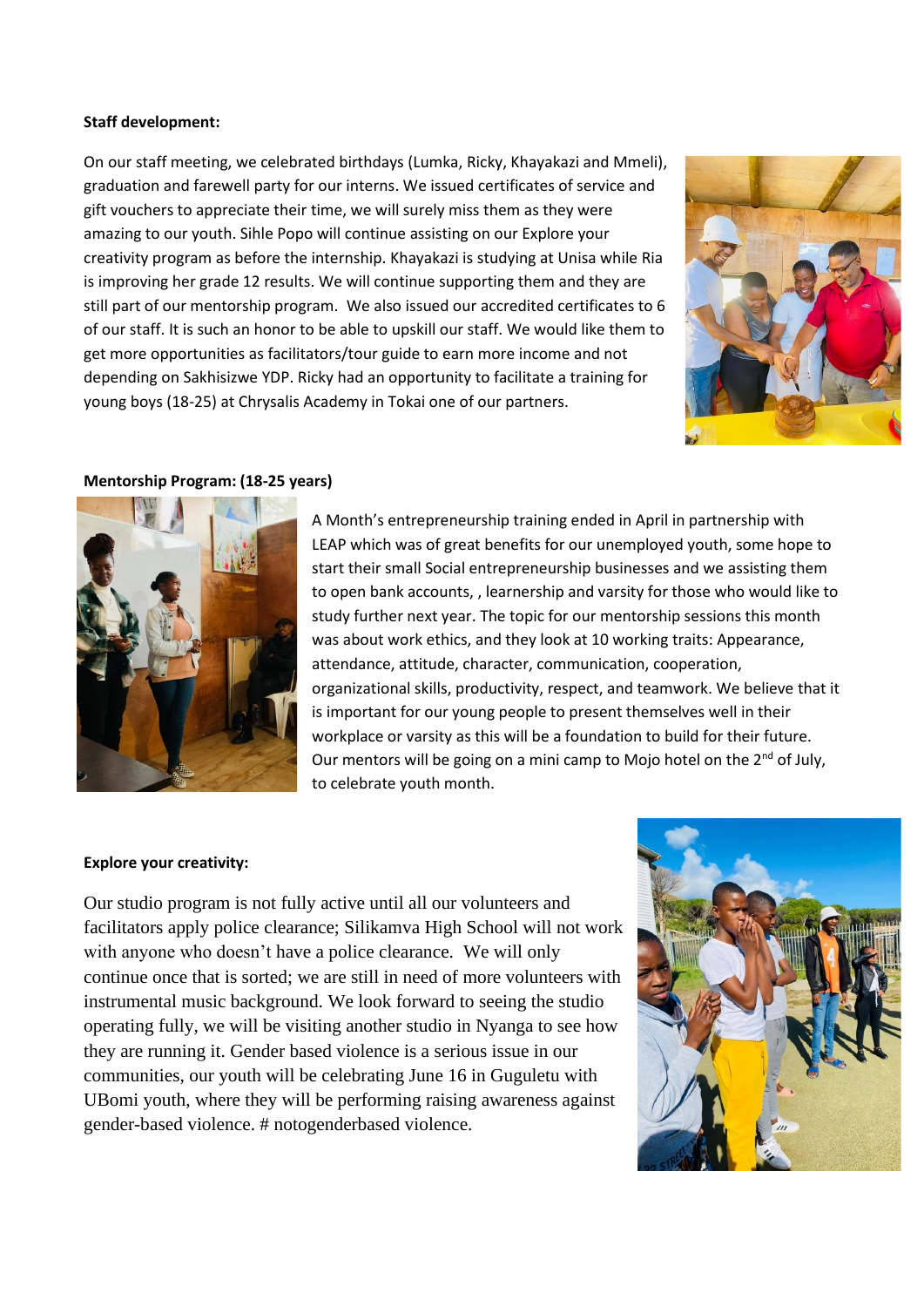## **Academic Support:**

In few weeks to come our students will be writing term 2 exams. Our facilitators are assisting them with their academics, and grade 9s are studying using tablets. They are given skills on how to study, making notes, and time management, most of them have started studying at home while others still prefer to study in a group. We no longer setting up outside as its chilling, our students are now sharing the 2 classrooms, we are hoping for a big hall that we can be used for multipurpose, for our Friday night, movies, performances etc. Donations are welcome to continue serving our youth, they are the future leaders.



# **Upcoming event:**

- Youth outing to Guguletu June 16 celebration
- Hiking: Hout Bay June
- Mentors' outings end of June/July
- Sinovuyo Parent to teen July
- Financial workshop FNB: July